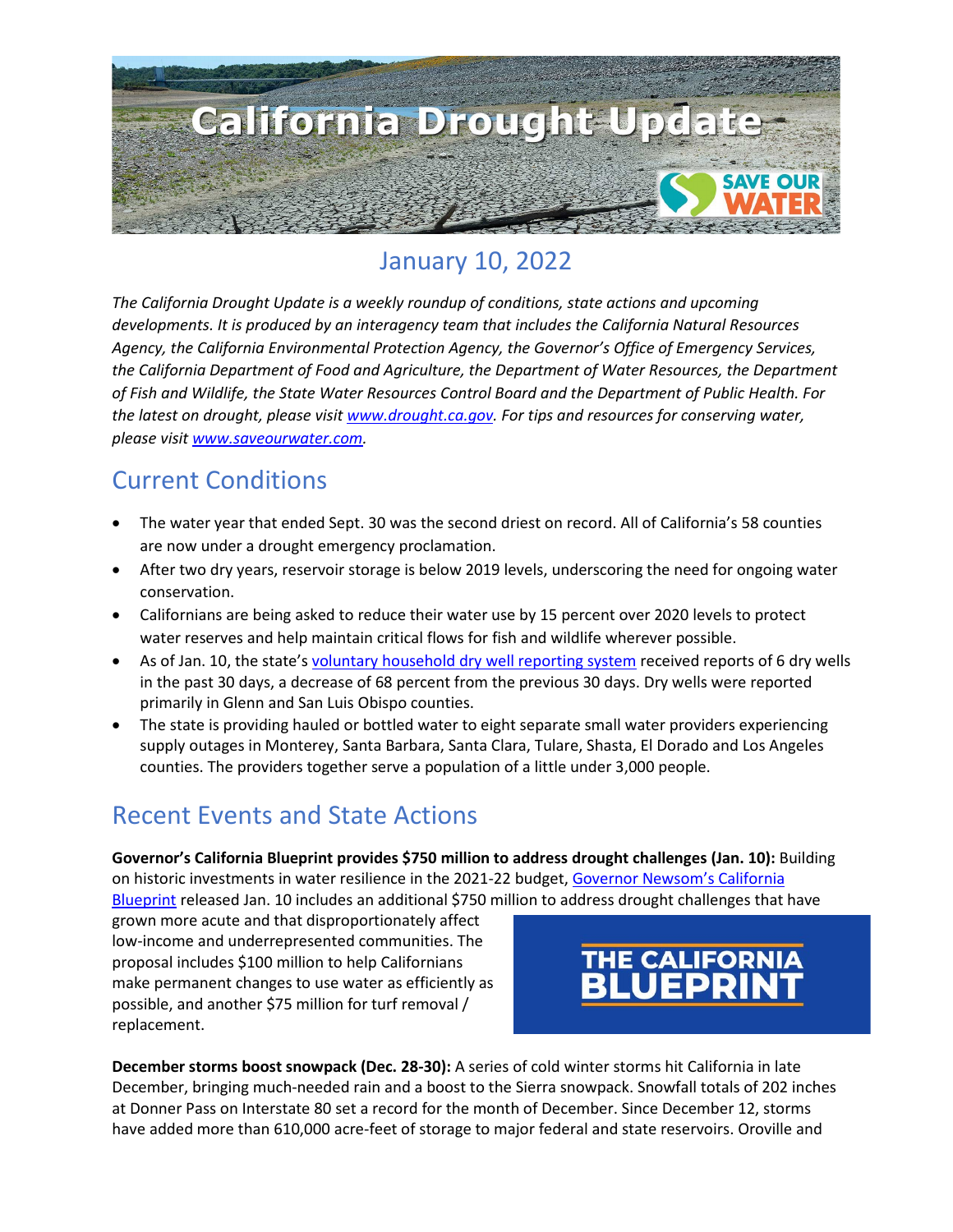Folsom gained more storage from the storms in relative terms than Shasta. On December 27, the U.S. Bureau of Reclamation made releases from Folsom for flood control. End-of-month reservoir storage in the 154 reservoirs tracked by DWR increased to 78 percent of average in December, nearly matching last year's 82 percent of average at the same time. Since most reservoirs are held at low levels during the winter months for flood control, the real test of storage recovery will come this spring when flood control restrictions are lifted, and reservoirs can refill with snowmelt runoff.

**Season's first snowpack survey shows benefit of storms (Dec. 30):** A manual survey at Echo Summit in the Sierra Nevada mountains recorded 78.5 inches of snow depth and a snow water equivalent of 20

inches, which is 202 percent of average for this location on Dec. 30. The snow water equivalent measures the amount of water contained in the snowpack and is a key component of DWR's water supply forecast. Statewide the snowpack was 160 percent of average for that date. On average, the Sierra snowpack supplies about 30 percent of California's water needs. DWR conducts five media-oriented snow surveys at Echo Summit each winter near the first of each month from January through April and, if necessary, May.



**Hydropower generation resumes at Oroville Dam (Jan. 4):** Hydropower generation has resumed at the Hyatt Powerplant at Oroville Dam in Butte County. The powerplant was taken offline Aug. 5 due to historic low lake levels driven by the state's ongoing severe drought conditions. Recent storms have boosted lake levels and provided colder water in the reservoir to allow operations to resume. Currently, the powerplant is utilizing one generating unit to supply the state's electrical grid. Outflows from the plant and generation will initially remain low due to reduced agricultural demands and improved Delta salinity conditions. As lake levels rise and demands increase, additional units will be brought back online.

**Californians conserve 6.8 percent in November (Jan. 4):** Urban water suppliers reported a statewide average savings in water consumption for November 2021 of 6.8 percent compared to November 2020. That puts the cumulative statewide savings rate at 6 percent since July, when the Governor called on Californians to voluntarily conserve at least 15 percent. Regions that saw the most rain in October also reported the greatest savings; the North Coast reported a savings rate of 25.9 percent while the South Coast, where conditions were relatively dry, reported a .8 percent increase in water consumption. The Bay Area, with 20 percent of the state's population, reduced water use by more than 20 percent in November compared to the same month a year earlier.

**Water waste rules adopted (Jan. 4):** Noting that water conservation is the easiest, most efficient, and most cost-effective way to extend supplies into next year, the Water Board adopted a proposed resolution regarding a drought-related emergency regulation to prevent waste and unreasonable use of water. The proposed emergency regulation, which goes next to the Office of Administrative Law, would prohibit runoff from landscape sprinklers, the washing of vehicles without an automatic shutoff nozzle, use of potable water for construction site preparation and street cleaning, and irrigation of turf on public street medians, among other wasteful practices. The proposed regulation includes exemptions for public health and safety and could take effect as early as mid-January.

**DWR begins work on salinity barrier notch (Jan. 5):** DWR has begun construction of a notch in the drought salinity barrier on the West False River to allow boat and fish passage. The notch will be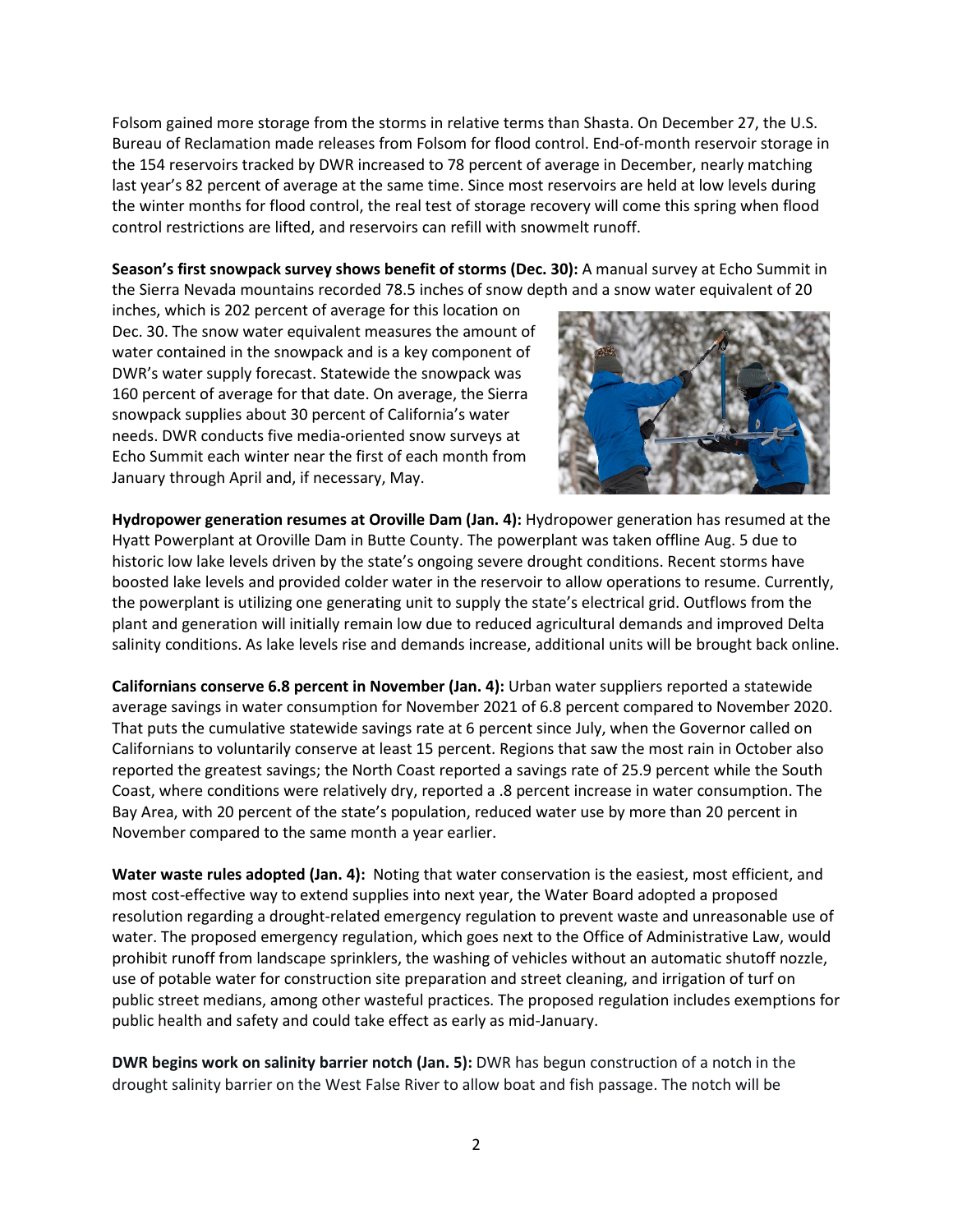completed by Jan 25. The barrier, which was deployed June 2021, helps limit saltwater intrusion during drought and prevents contamination of freshwater in the Delta.

**Curtailments lifted (ongoing):** With December's storms, the Water Board has lifted all water right curtailment orders except in Mill and Deer creeks, where the curtailment orders are self-adjusting and flow targets have been met. Curtailments in the Scott River were temporarily suspended between Jan. 5 and Jan. 8 due to a brief increase in streamflow but are likely to be reimposed soon. In addition, Term 91 – a permit condition that essentially requires water right holders to cease diverting water when the state and federal water projects are releasing previously stored water to meet water quality and flow requirements in the Delta – is no longer in effect. Water Board staff will continue to adjust curtailment orders as conditions change.

**Adjustments to water quality permit conditions may not be needed (Jan. 5):** Following analysis of December's storms, DWR has determined that the wet conditions have forestalled the need for DWR and the U.S. Bureau of Reclamation to request a waiver from certain water quality requirements in the Sacramento-San Joaquin Delta starting Feb. 1 in order to preserve upstream reservoir storage. The state and federal water projects will continue to closely monitor hydrologic conditions to determine if a waiver may be needed later in the spring.

**Save Our Water joins TikTok (ongoing):** To kickstart its new TikTok campaign, Save Our Water curated an arsenal of videos packed with insightful tips on saving water, including original content and trend spin-offs like lip syncs, music videos, challenges, and life hacks. Follow [@SaveOurWaterCA](https://www.tiktok.com/@saveourwaterca?is_copy_url=1&is_from_webapp=v1) and use #SaveOurWater in your own water wise TikToks.



## Tribal / Local Actions

- **Tribal governments:** Tribal emergency drought proclamations as reported by Cal OES to date: Buena Vista Rancheria of Me-Wuk Indians, Karuk Tribe, Resighini Rancheria, Tule River Indian Tribe, Yurok Tribe, Wiyot Tribe.
- **Local government:** Local emergency drought proclamations as reported by Cal OES to date: Butte, Colusa, Fresno, Glenn, Humboldt, Lake, Marin, Mendocino, Modoc, Napa, Nevada, San Joaquin, San Luis Obispo, Santa Barbara, Santa Clara, Siskiyou, Sonoma, Tulare, Tuolumne, Yolo.
- **Water suppliers:** The following public water suppliers have imposed mandatory water use reductions on customers, according to information voluntarily provided to the Association of California Water Agencies and / or recent announcements. The list likely is not comprehensive:
	- o Alameda County Water District mandatory water use restrictions aimed at reducing water use by 15 percent.
	- $\circ$  Brooktrails Community Services District usage cap of 9,000 gallons per month, all customers
	- o Indian Wells Valley Water District 20 percent
	- o Marin Municipal Water District 40 percent
	- o Mendocino County Russian River Flood Control and Conservation Improvement District – 40 percent
	- $\circ$  Modesto Irrigation District irrigation allocation capped at 36 inches per acre
	- o Montague Water Conservation District 95 percent
	- o Nevada Irrigation District 20 percent
	- o Reclamation District 1500 25 percent